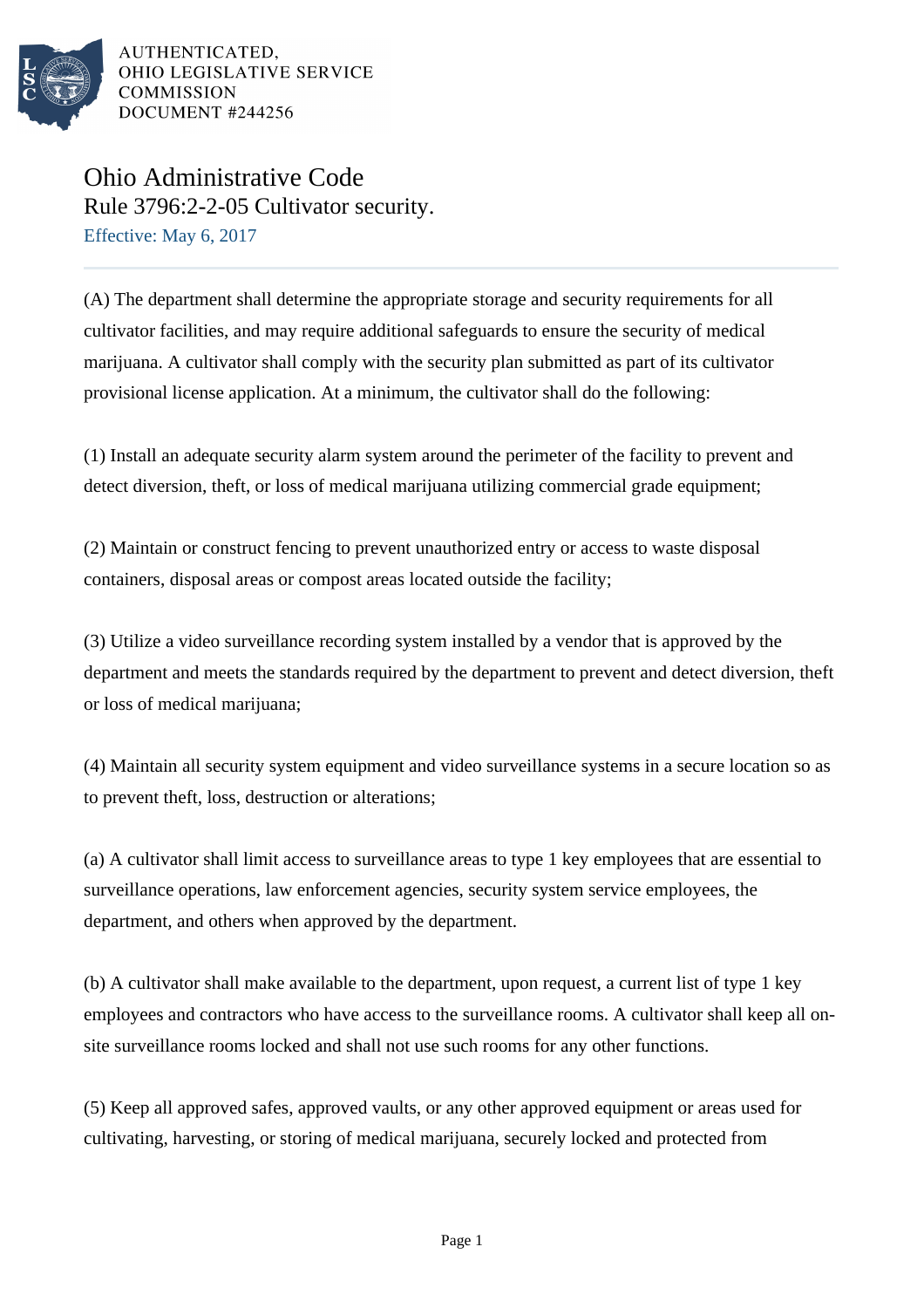

AUTHENTICATED. OHIO LEGISLATIVE SERVICE **COMMISSION** DOCUMENT #244256

unauthorized access to medical marijuana;

(6) Ensure the outside perimeter of the cultivator is well-lit and in accordance with the cultivator's plan in its license application;

(7) Restrict access to any area within a cultivator containing medical marijuana except registered employees and agents or an individual permitted to access the facility under the supervision of a registered employee or agent in accordance with the visitor authorization procedures set forth in this chapter;

(8) Limit the use of combination numbers, passwords, or electronic or biometric security systems to registered, authorized employees and prevent the sharing of any employee-specific access credentials; and

(9) Not allow keys to be left in the locks and not store or place keys or badges in a location accessible to persons other than registered, authorized employees.

(B) The cultivator shall install a security alarm system and a video surveillance recording system under paragraph (A) of this rule. A security alarm system and video surveillance recording system shall, at a minimum, contain the following:

(1) A system designed to detect motion and identify unauthorized access to the facility;

(2) Video cameras that capture the entire facility, including direct placement near the entrances, exits, and parking areas to capture a clear and certain identification of any person entering or exiting the facility, which shall be appropriate for the normal lighting conditions of the area under surveillance;

(3) Video cameras shall be directed at all approved safes, approved vaults, and any other area where medical marijuana is being cultivated, harvested, stored, or handled;

(4) The video surveillance recording system shall comply with the following minimum capabilities: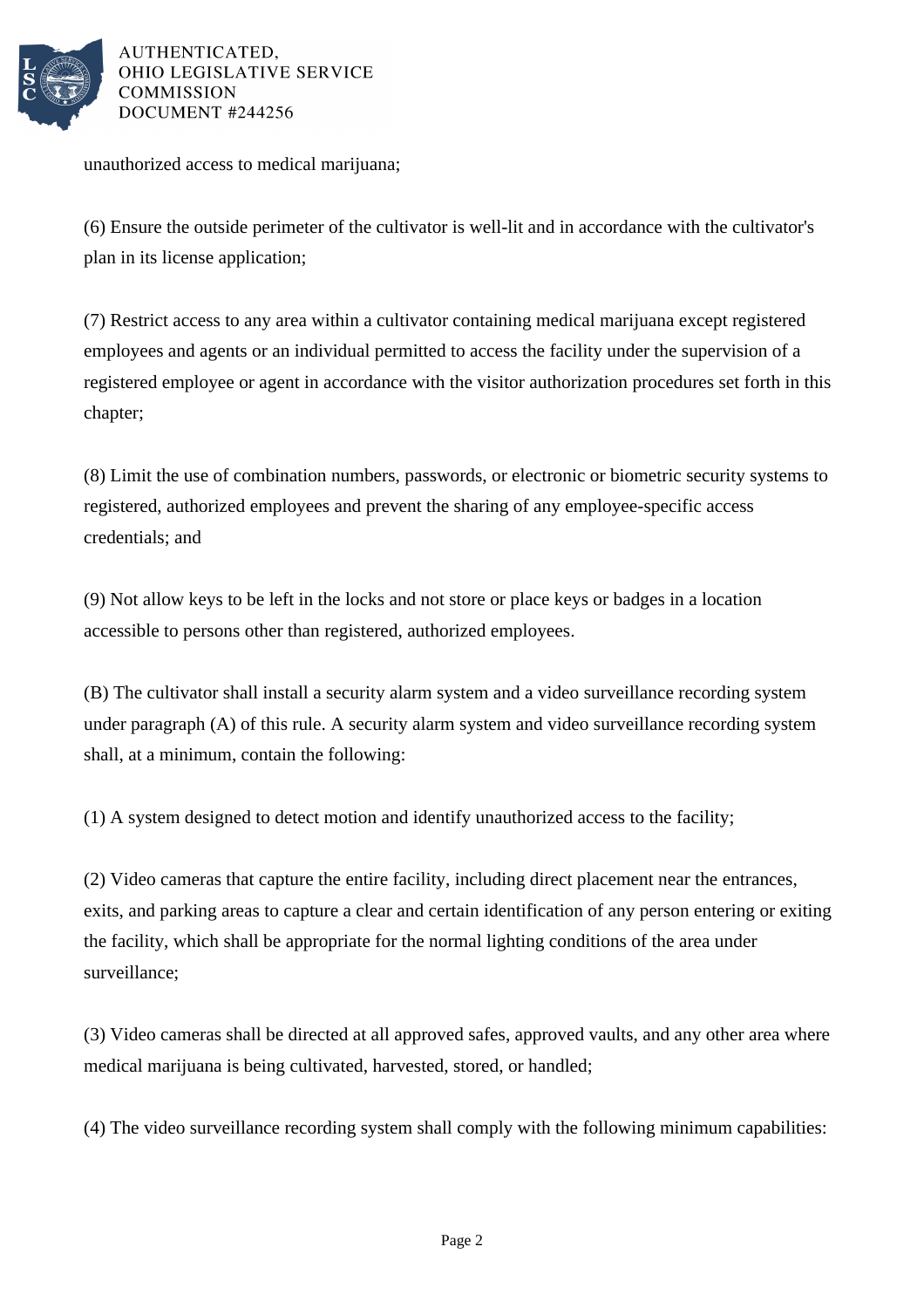

## AUTHENTICATED. OHIO LEGISLATIVE SERVICE **COMMISSION** DOCUMENT #244256

(a) Provide a direct feed and login capabilities to the department to allow for real-time access and monitoring of the facility via the live video surveillance recording system;

(b) A display monitor with a minimum screen size of twelve inches shall be connected to the electronic recording security system at all times;

(c) Installed in a manner that will prevent cameras from being readily obstructed, tampered with, or disabled;

(d) The ability to immediately produce a clear color still photo that is a minimum of 9600 dpi from any camera image (live or recorded);

(e) A date and time stamp embedded on all recordings. The date and time shall be synchronized and set correctly and shall not significantly obscure the picture;

(f) Cameras installed outdoors and in low-light interior areas shall be day/night cameras with a minimum resolution of 600 lines per inch (analog) or D1 (IP) and a minimum light factor requirement of 0.7 LUX. The installation of additional lighting may be required to increase picture clarity and brightness. Cameras shall be calibrated and focused to maximize the quality of the recorded image;

(g) Allow for the exporting of still images in an industry standard image format, including .jpg, .bmp and .gif. Exported video shall have the ability to be archived in a proprietary format that ensures authentication of the video and guarantees that no alteration of the recorded image has taken place. Exported video shall also have the ability to be saved in an industry standard file format that can be played on a standard computer operating system. All recordings shall be erased or destroyed prior to disposal;

(h) Security recordings shall provide an image resolution of at least D1, and the image frame rate shall be at least thirty frames per second during alarm or motion based recording; and

(i) Repair or replace any failed component of the video surveillance recording system within twentyfour hours, unless notice is provided to the department and an extension is approved.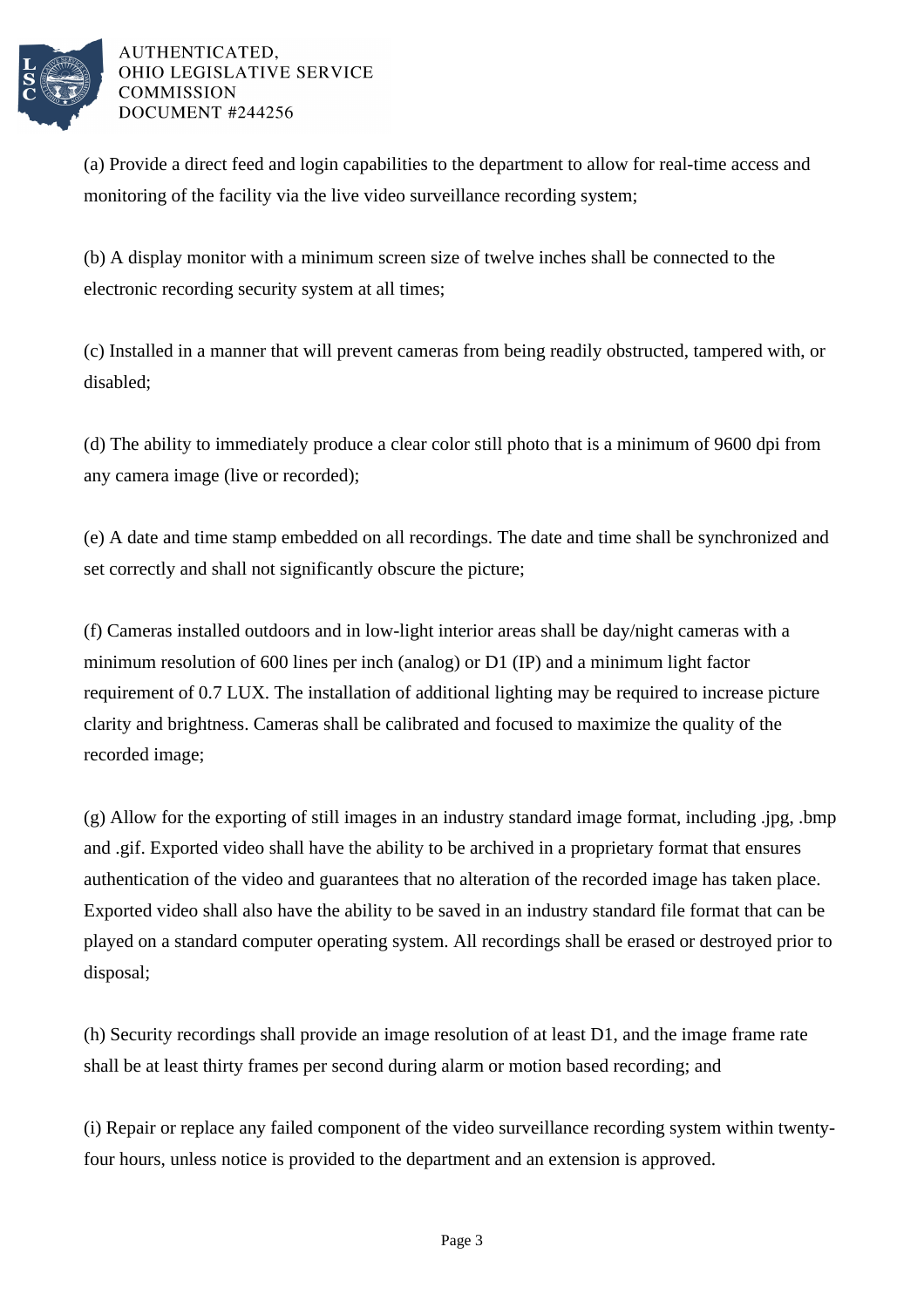

AUTHENTICATED, OHIO LEGISLATIVE SERVICE **COMMISSION** DOCUMENT #244256

(5) Twenty-four hour live feed with motion-activated recording capabilities from all video cameras, which the cultivation facility shall make available for immediate viewing by the department upon request and shall retain the recordings for at least forty-five days. If a cultivator is aware of a pending criminal, civil or administrative investigation or legal proceeding for which a recording may contain relevant information, the cultivator shall retain an unaltered copy of the recording until the investigation or proceeding is closed or the entity conducting the investigation or proceeding notifies the cultivator that it is not necessary to retain the recording;

(6) Silent alarm, which can be utilized in the event of a holdup or other instances of duress, which notifies law enforcement;

(7) Panic alarm, which means an audible security alarm system signal generated by the manual activation of a device intended to signal a life threatening or emergency situation requiring a law enforcement response;

(8) Automatic voice dialer, which means any electrical, electronic, mechanical, or other device capable of being programmed to send a prerecorded voice message, when activated, over a telephone line, radio, or other communication system, to a law enforcement, public safety, or emergency services agency requesting dispatch;

(9) Failure notification system that provides an audible, text, or visual notification of any failure in the surveillance system. The failure notification system shall provide an alert to the cultivation facility within five minutes of the failure, either by telephone, email, or text message; and

(10) The ability to comply with the security requirements of this rule for a period of at least fortyeight hours during a power outage.

(C) In addition to the requirements listed in paragraph (B) of this rule, each cultivator shall have a back-up alarm system approved by the department that shall detect unauthorized entry during times when no employees are present at the facility and that shall be provided by a company supplying commercial grade equipment, which shall not be the same company supplying the primary security system.